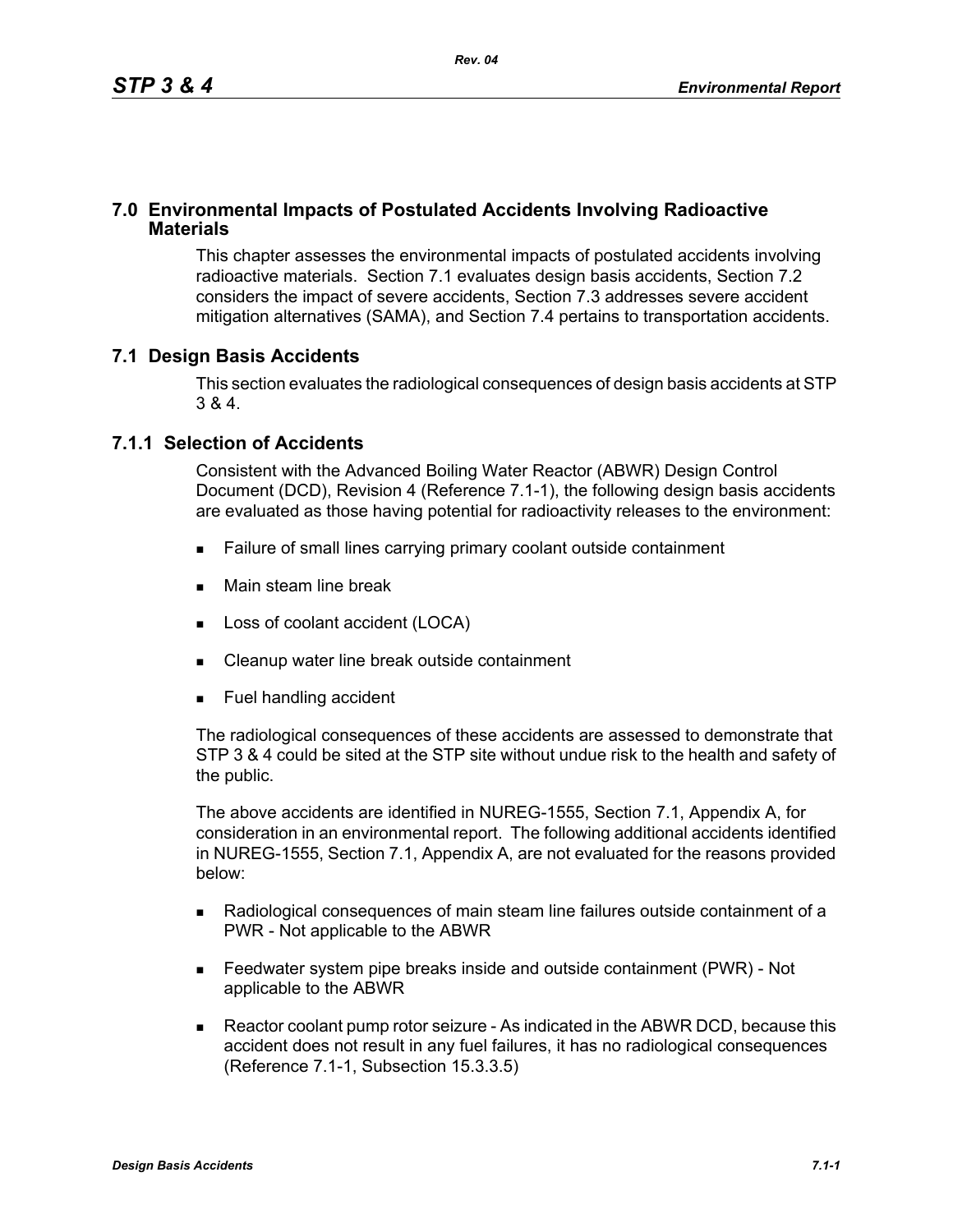*Rev. 04*

- Reactor coolant pump shaft break As indicated in the ABWR DCD, because this accident does not result in any fuel failures, it has no radiological consequences (Reference 7.1-1, Subsection 15.3.4.5)
- Radiological consequences of control rod drop accident (BWR) As indicated in the ABWR DCD, there is no basis for this accident to occur (Reference 7.1-1, Subsection 15.4.10.3)
- Radiological consequences of steam generator tube failure (PWR) Not applicable to the ABWR

## **7.1.2 Evaluation Methodology**

The ABWR DCD presents the radiological consequences of the accidents identified in Subsection 7.1.1. The basic scenario for each accident is that some quantity of activity is released at the accident location inside a building and this activity is eventually released to the environment. The transport of activity within the plant is independent of the site and is specific to the ABWR design. Details about the methodologies and assumptions pertaining to each of the accidents, such as activity release pathways and credited mitigation features, are provided in the reference ABWR DCD (Reference 7.1- 1, Chapter 15).

The dose to an individual located at the exclusion area boundary (EAB) or in the low population zone (LPZ) is calculated based on the amount of activity released to the environment, the atmospheric dispersion of the activity during the transport from the release point to the off-site location, the breathing rate of the individual at the off-site location, and activity-to-dose conversion factors. The only site-specific parameter is atmospheric dispersion. Site-specific doses are obtained by adjusting the reference ABWR DCD doses to reflect site-specific atmospheric dispersion factors (χ/Q values).

NUREG-1555 provides two options for calculating  $\chi$ /Q values: either 50<sup>th</sup> percentile  $\chi$ /Q values based on onsite meteorological data or 10% of the levels given in Regulatory Guide 1.3 (Reference 7.1-2) to represent more realistic dispersion conditions than assumed in the safety evaluation. The option to use 50<sup>th</sup> percentile site-specific χ/Q values was selected. Short-term accident χ/Q values are calculated using the methodology of Regulatory Guide 1.145, Revision 1 (Reference 7.1-3) with site-specific meteorological data. As indicated in Section 2.7, the Regulatory Guide 1.145 methodology is implemented in the NRC-sponsored PAVAN computer program. This program computes χ/Q values at the EAB and the LPZ for each combination of wind speed and atmospheric stability for each of the 16 downwind direction sectors. Releases are assumed to be at ground level, and the shortest distances between the power block and the off-site locations are selected to conservatively maximize the χ/Q values.

Consistent with the reference ABWR DCD, the accident doses are presented for the whole body and the thyroid. Furthermore, the whole body and thyroid doses are converted into total effective dose equivalent (TEDE) to demonstrate compliance with 10 CFR 50.34. The conversion to TEDE is performed by multiplying the thyroid dose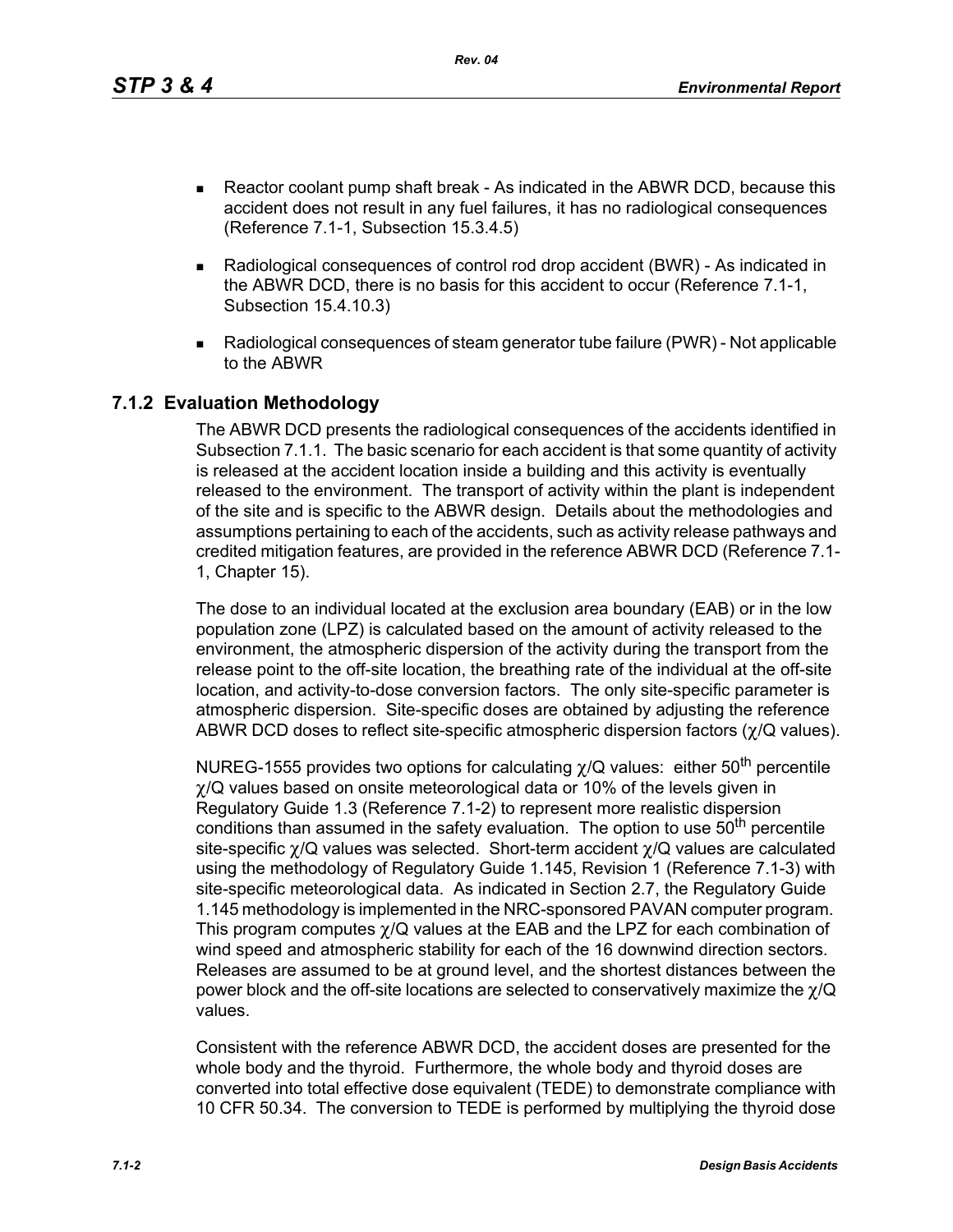by a weighting factor of 0.03 and adding the result to the whole body dose, in accordance with ICRP 30 (Reference 7.1-4).

# **7.1.3 Source Terms**

The design basis accident source terms in the reference ABWR DCD are presented as time-dependent isotopic activity releases to the environment in the unit of megabecquerel (MBq) in Tables 7.1-1 to 7.1-6.

# **7.1.4 Radiological Consequences**

As indicated in NUREG-1555, environmental report design basis accident doses are evaluated based on more realistic meteorological conditions than those used in the safety analysis report. For each of the accidents identified in Subsection 7.1.1, the site-specific dose for a given time interval is calculated by multiplying the ABWR DCD dose by the ratio of the site  $\chi$ /Q value provided in Section 2.7 to the DCD  $\chi$ /Q value. The time-dependent DCD and site χ/Q values and their ratios are shown in Table 7.1- 7. Since all site  $\chi$ /Q values are bounded by DCD  $\chi$ /Q values, site-specific doses for all accidents would also be bounded by DCD doses. However, site-specific doses are presented for completeness. All accident doses are presented in Tables 7.1-8 to 7.1-13.

The 10 CFR 50.34 dose limit is 25 rem TEDE at the EAB and the LPZ, as specified in 50.34(a)(1)(ii). The ABWR is certified to the 10 CFR 100.11 dose limits of 25 rem to the whole body and 300 rem to the thyroid. The limit of 10 CFR 50.34(a)(1)(ii) applies to extremely low probability accidents that could result in the release of significant quantities of radioactive fission products. Similarly, the limits of 10 CFR 100.11 apply to a major accident with the release of appreciable quantities of fission products. For accidents with smaller releases, more restrictive dose limits are specified in Subsections 15.6.2, 15.6.4, and 15.7.4 of NUREG-0800. Where applied, the more restrictive dose limits are either 10% or 25% of the 10 CFR 100.11 limits. Although conformance to these more restrictive dose limits is not required for an environmental report, they are shown in Tables 7.1-8 to 7.1-13 for comparison purposes.

The doses shown in Tables 7.1-8 to 7.1-13 are summarized in Tables 7.1-14 and 7.1- 15. Tables 7.1-14 and 7.1-15 also show the equivalent TEDE doses. The summary tables demonstrate that, in addition to meeting the limits of 10 CFR 100.11 and NUREG-0800 as indicated above, all accident doses also meet the 25 rem TEDE acceptance criteria of 10 CFR 50.34(a)(1)(ii). Because the dose criterion of 10 CFR 50.34 is intended to provide assurance of low risk to the public under postulated accidents, any health effects resulting from the design basis accidents are considered to be negligible.

# **7.1.5 References**

- 7.1-1 ABWR Design Control Document, Tier 2, GE Nuclear Energy, Revision 4.
- 7.1-2 "Assumptions Used for Evaluating the Potential Radiological Consequences of a Loss of Coolant Accident for Boiling Water Reactors," Regulatory Guide 1.3, Revision 2, June 1974.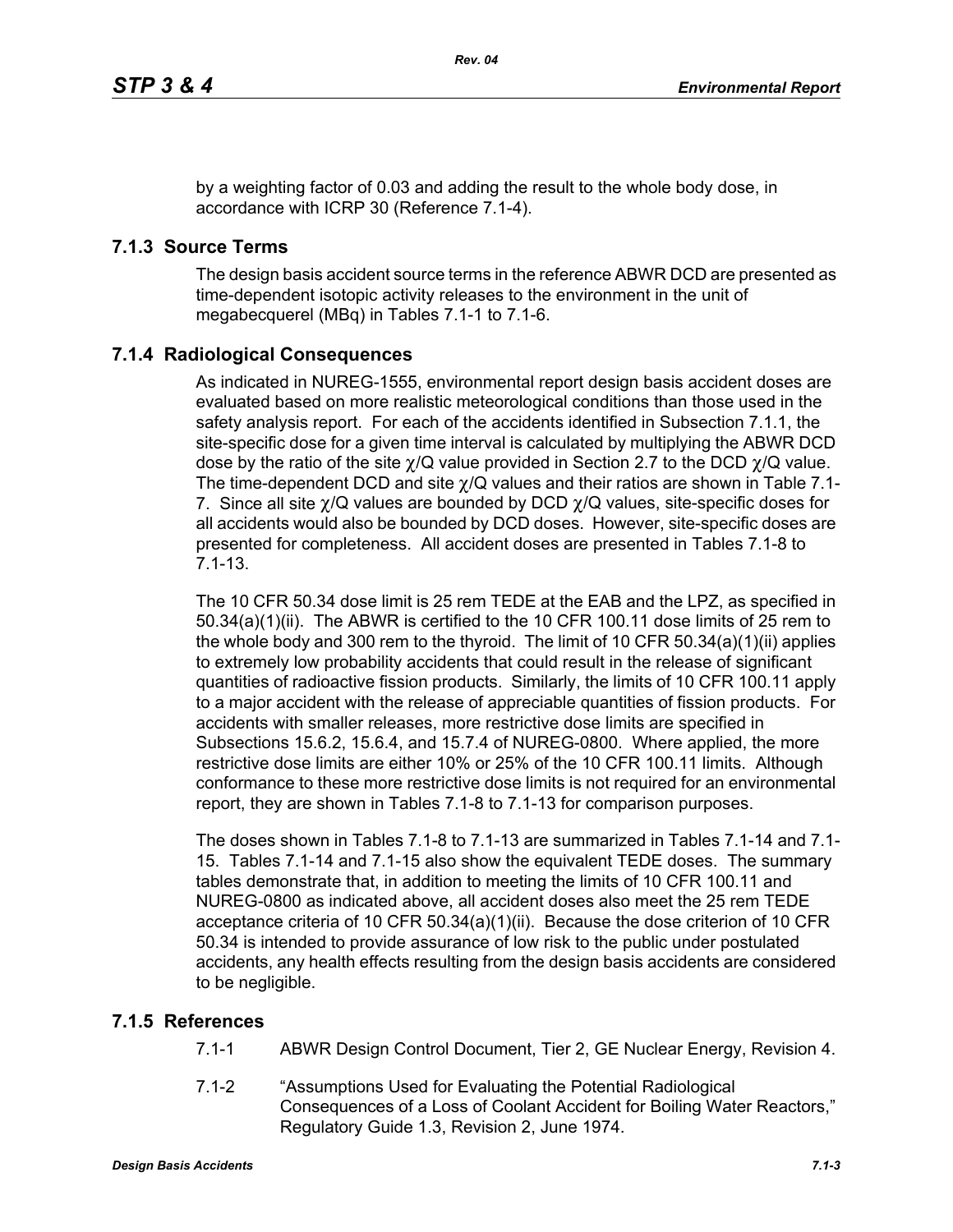- 7.1-3 "Atmospheric Dispersion Models for Potential Accident Consequence Assessments at Nuclear Power Plants," Regulatory Guide 1.145, Revision 1, November 1982.
- 7.1-4 "Limits for Intakes of Radionuclides by Workers," Part 1, ICRP Publication 30, International Commission on Radiological Protection, Pergamon Press, 1979.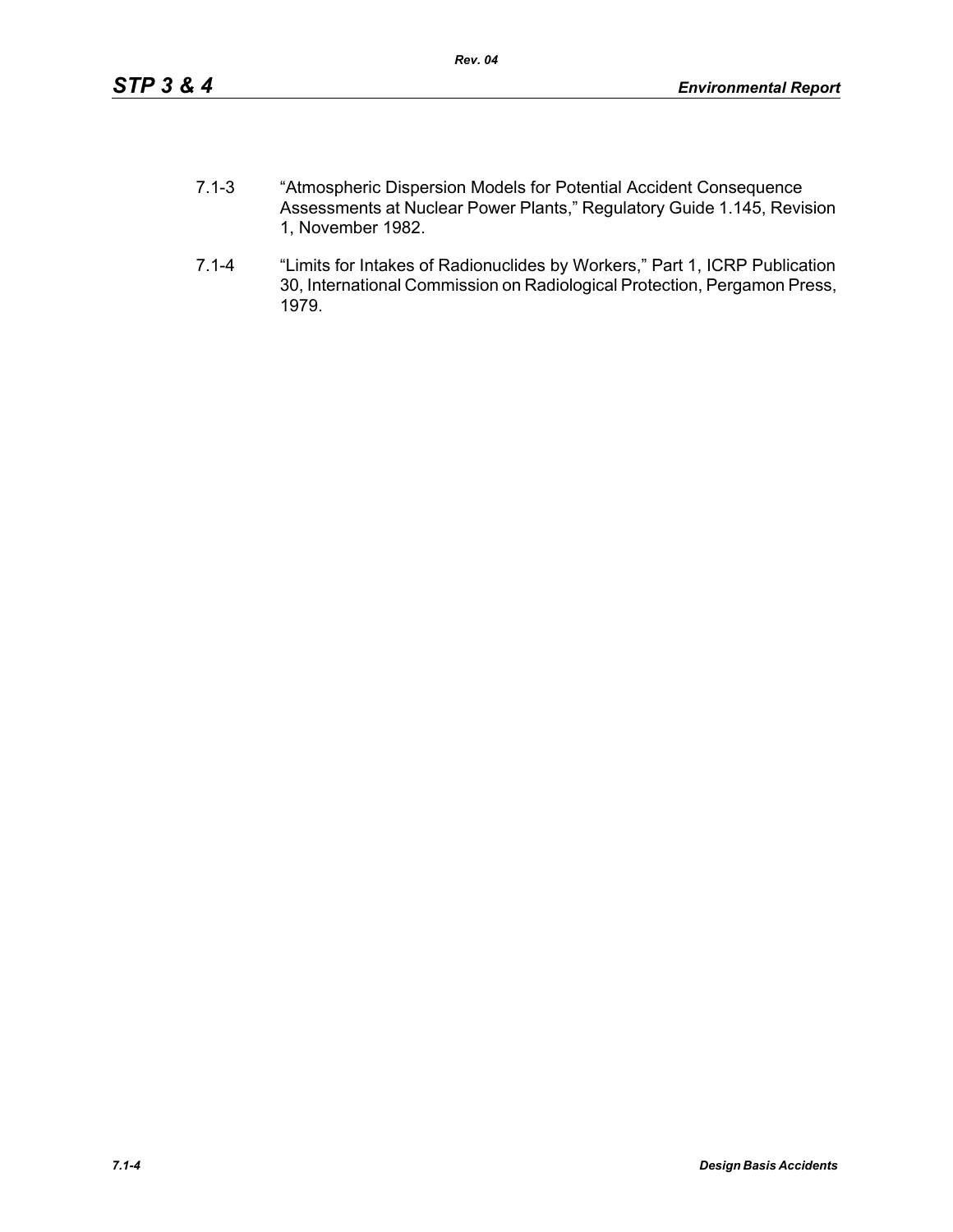|                               | <b>UURILAILINEERIL</b> |               |  |  |  |
|-------------------------------|------------------------|---------------|--|--|--|
| <b>Activity Release (MBq)</b> |                        |               |  |  |  |
| <b>Isotope</b>                | 0-2 Hours<br>0-8 Hours |               |  |  |  |
| $1 - 131$                     | $6.81E + 04$           | $1.41E + 0.5$ |  |  |  |
| $1 - 132$                     | 5.96E+05               | 1.19E+06      |  |  |  |
| $1 - 1.33$                    | 4.59E+05               | $9.44E + 05$  |  |  |  |
| $I - 134$                     | $9.92E + 05$           | 1.90E+06      |  |  |  |
| $1 - 135$                     | $6.59E + 05$           | 1.34E+06      |  |  |  |
| <b>Total</b>                  | 2.77E+06               | 5.51E+06      |  |  |  |
|                               |                        |               |  |  |  |

#### **Table 7.1-1 Activity Releases for Failure of Small Lines Carrying Primary Coolant Outside Containment**

Source: ABWR DCD (Reference 7.1-1, Table 15.6-2)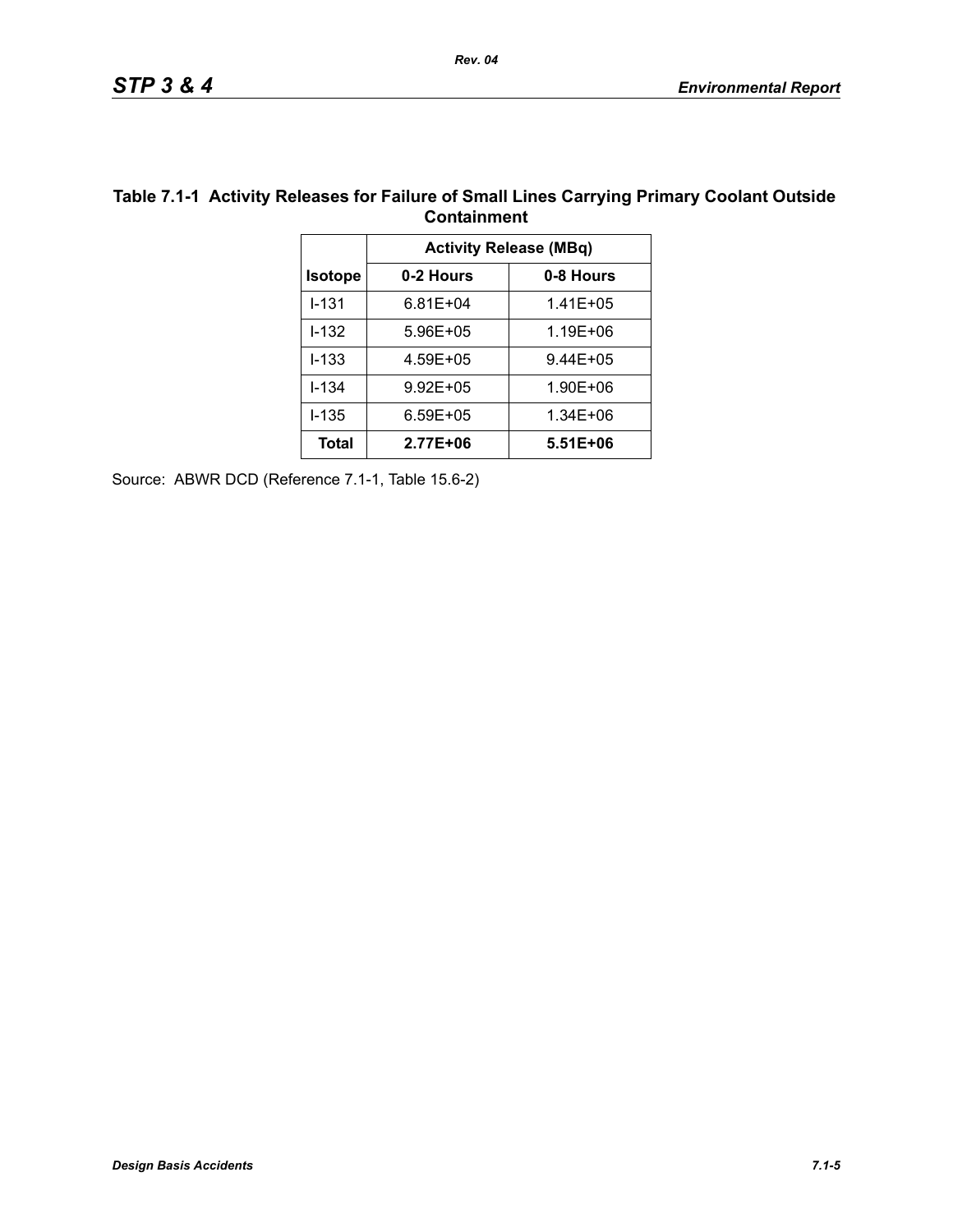|                          | <b>Activity Release (MBq)</b>             |                                              |  |  |  |
|--------------------------|-------------------------------------------|----------------------------------------------|--|--|--|
| Isotope                  | <b>Preexisting lodine</b><br><b>Spike</b> | <b>Equilibrium lodine</b><br><b>Activity</b> |  |  |  |
| $I - 131$                | 1.46E+06                                  | 7.29E+04                                     |  |  |  |
| $I - 132$                | 1.42E+07                                  | 7.10E+05                                     |  |  |  |
| $I-133$                  | 9.99E+06                                  | 5.00E+05                                     |  |  |  |
| $I - 134$                | 2.79E+07                                  | 1.40E+06                                     |  |  |  |
| $I-135$                  | 1.46E+07                                  | 7.29E+05                                     |  |  |  |
| $Kr-83m$                 | $2.44E + 03$                              | 4.07E+02                                     |  |  |  |
| <b>Kr-85m</b>            | 4.29E+03                                  | 7.18E+02                                     |  |  |  |
| <b>Kr-85</b>             | 1.36E+01                                  | 2.26E+00                                     |  |  |  |
| <b>Kr-87</b>             | 1.47E+04                                  | 2.44E+03                                     |  |  |  |
| <b>Kr-88</b>             | 1.48E+04                                  | $2.46E + 03$                                 |  |  |  |
| <b>Kr-89</b>             | 5.92E+04                                  | 9.88E+03                                     |  |  |  |
| <b>Kr-90</b>             | 1.55E+04                                  | 2.55E+03                                     |  |  |  |
| Xe-131m                  | 1.06E+01                                  | 1.76E+00                                     |  |  |  |
| Xe-133m                  | $2.04E + 02$                              | 3.39E+01                                     |  |  |  |
| Xe-133                   | 5.70E+03                                  | 9.47E+02                                     |  |  |  |
| Xe-135m                  | 1.74E+04                                  | 2.89E+03                                     |  |  |  |
| Xe-135                   | 1.62E+04                                  | 2.70E+03                                     |  |  |  |
| Xe-137                   | 7.40E+04                                  | 1.23E+04                                     |  |  |  |
| Xe-138                   | 5.66E+04                                  | 9.44E+03                                     |  |  |  |
| Xe-139                   | 2.59E+04                                  | 4.33E+03                                     |  |  |  |
| <b>Total lodine</b>      | $6.81E+07$                                | $3.41E + 06$                                 |  |  |  |
| <b>Total Noble Gases</b> | 3.07E+05                                  | 5.11E+04                                     |  |  |  |

### **Table 7.1-2 Activity Releases for Main Steam Line Break**

Source: ABWR DCD (Reference 7.1-1, Table 15.6-6)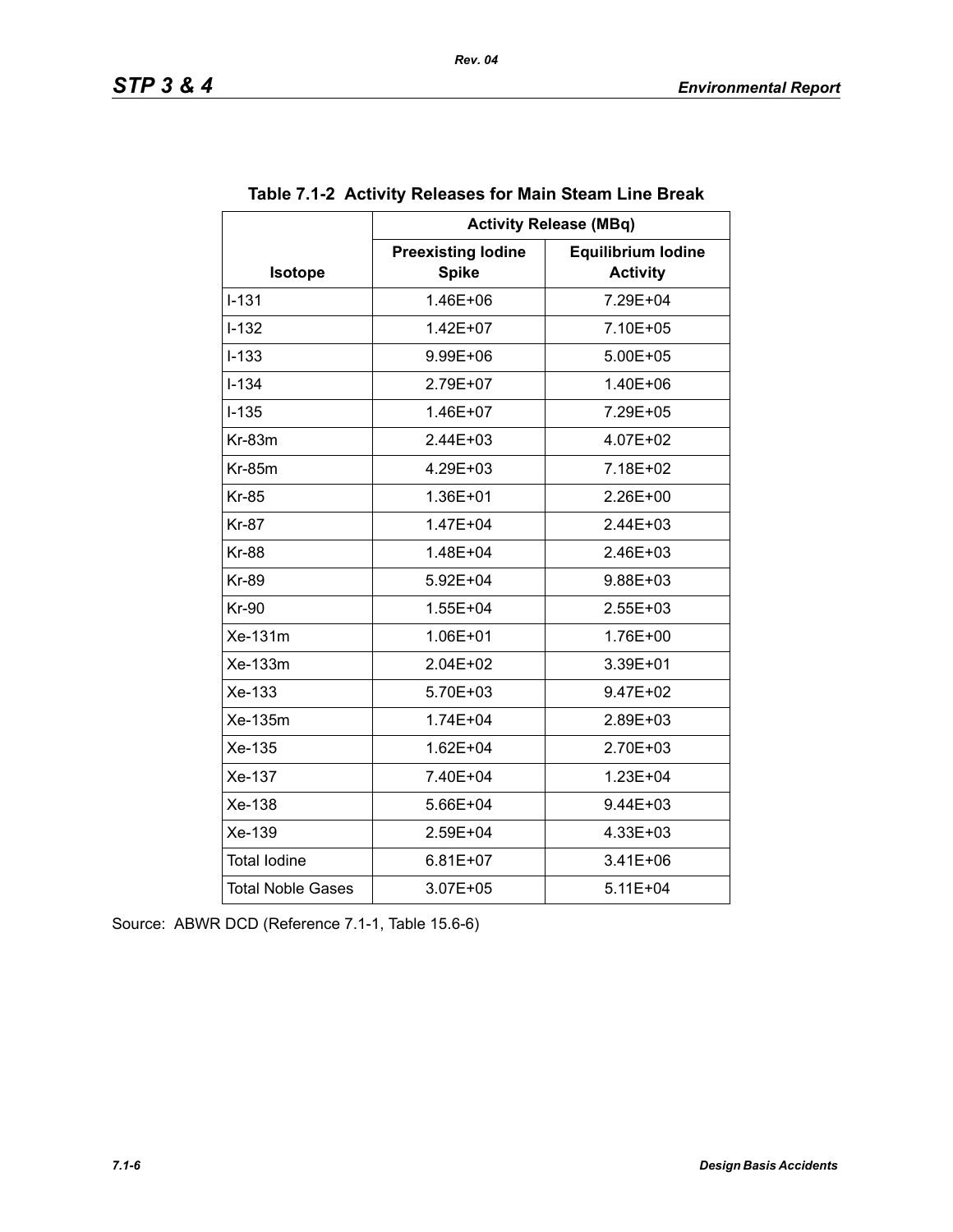|                          | <b>Activity Release (MBq)</b> |             |             |             |             |
|--------------------------|-------------------------------|-------------|-------------|-------------|-------------|
| Isotope                  | 0-2 Hours                     | 0-8 Hours   | 0-24 Hours  | 0-96 Hours  | 0-720 Hours |
| $I-131$                  | $9.6E + 06$                   | $1.3E + 07$ | $3.6E + 07$ | $1.9E + 08$ | $6.7E + 08$ |
| $I-132$                  | $1.3E + 07$                   | $1.4E + 07$ | $1.5E + 07$ | $1.5E + 07$ | $1.5E + 07$ |
| $I-133$                  | $2.0E + 07$                   | $2.6E + 07$ | $5.6E + 07$ | $1.2E + 08$ | $1.3E + 08$ |
| $I - 134$                | 1.9E+07                       | $1.9E + 07$ | $1.9E + 07$ | $1.9E + 07$ | $1.9E + 07$ |
| $I-135$                  | $1.9E + 07$                   | $2.3E + 07$ | $3.1E + 07$ | $3.5E + 07$ | $3.5E + 07$ |
| Kr-83m                   | $1.2E + 07$                   | $2.8E + 07$ | $3.3E + 07$ | $3.3E + 07$ | $3.3E + 07$ |
| <b>Kr-85</b>             | $1.5E + 06$                   | $1.2E + 07$ | $8.1E + 07$ | $6.7E + 08$ | 5.6E+09     |
| <b>Kr-85m</b>            | $3.1E + 07$                   | $1.3E + 08$ | 2.7E+08     | $2.9E + 08$ | 2.9E+08     |
| <b>Kr-87</b>             | $4.4E + 07$                   | 7.8E+07     | $8.1E + 07$ | $8.1E + 07$ | $8.1E + 07$ |
| <b>Kr-88</b>             | 7.8E+07                       | $2.5E + 08$ | $3.6E + 08$ | $3.7E + 08$ | $3.7E + 08$ |
| <b>Kr-89</b>             | $6.7E + 06$                   | $6.7E + 06$ | $6.7E + 06$ | $6.7E + 06$ | $6.7E + 06$ |
| Xe-131m                  | 7.8E+05                       | $5.9E + 06$ | $4.1E + 07$ | $3.0E + 08$ | $1.4E + 09$ |
| Xe-133                   | 2.8E+08                       | $2.1E + 09$ | $1.4E + 10$ | $8.9E + 10$ | $2.5E + 11$ |
| Xe-133m                  | $1.1E + 07$                   | $8.5E + 07$ | $5.2E + 08$ | $2.6E + 09$ | $4.1E + 09$ |
| Xe-135                   | $3.4E + 07$                   | $1.9E + 08$ | $6.7E + 08$ | $1.0E + 09$ | $1.0E + 09$ |
| Xe-135m                  | $1.8E + 07$                   | $1.8E + 07$ | $1.8E + 07$ | $1.8E + 07$ | $1.8E + 07$ |
| Xe-137                   | $1.9E + 07$                   | $1.9E + 07$ | $1.9E + 07$ | $1.9E + 07$ | $1.9E + 07$ |
| Xe-138                   | 7.4E+07                       | 7.4E+07     | 7.4E+07     | 7.4E+07     | 7.4E+07     |
| <b>Total lodine</b>      | $8.1E + 07$                   | $9.5E + 07$ | $1.6E + 08$ | $3.8E + 08$ | 8.6E+08     |
| <b>Total Noble Gases</b> | $6.1E + 08$                   | $3.0E + 09$ | $1.6E + 10$ | $9.4E + 10$ | $2.6E + 11$ |

## **Table 7.1-3 Activity Releases from Reactor Building for Loss-of-Coolant Accident**

Source: ABWR DCD (Reference 7.1-1, Tables 15.6-10 and 15.6-12)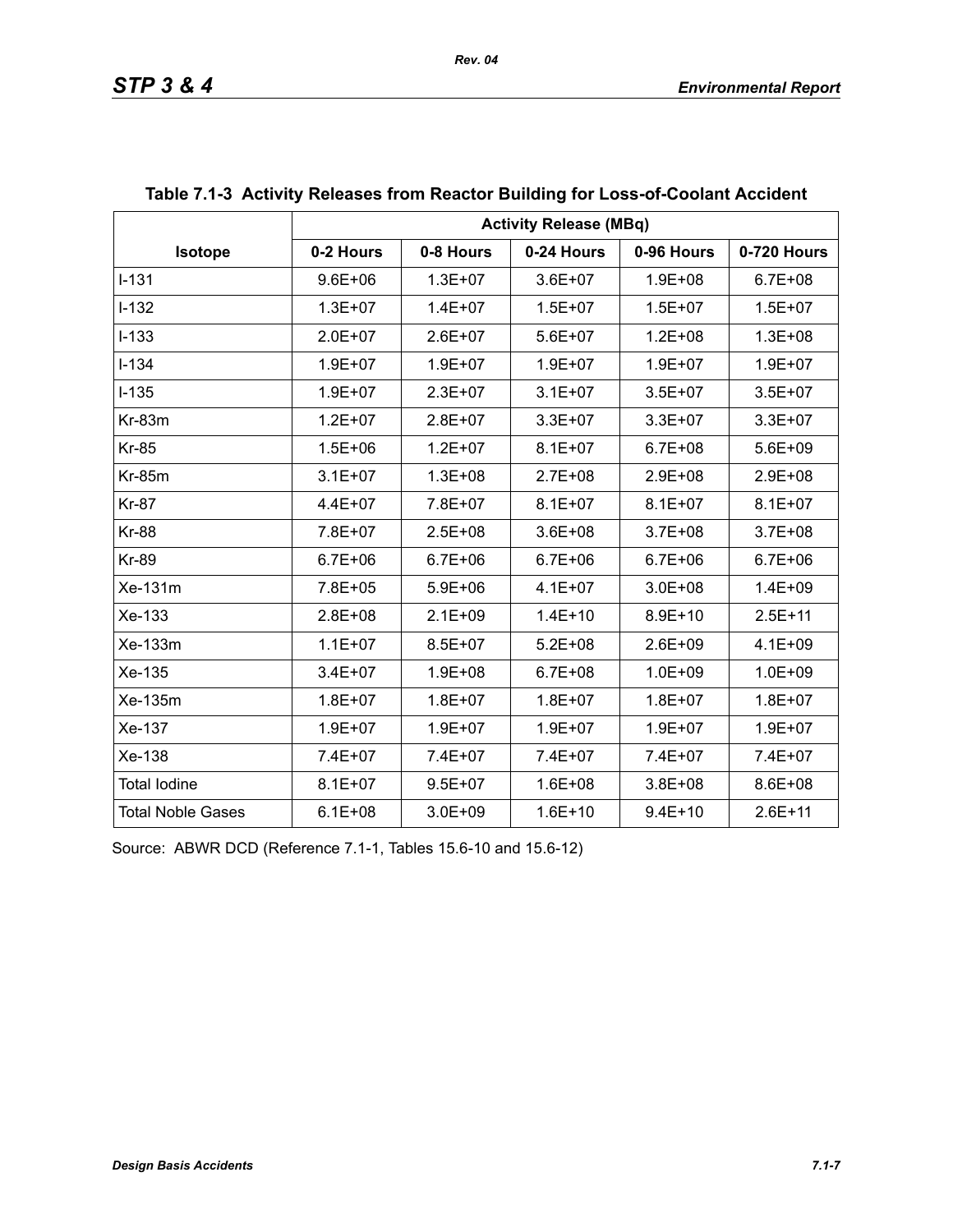|                          | <b>Activity Release (MBq)</b> |             |             |             |             |  |
|--------------------------|-------------------------------|-------------|-------------|-------------|-------------|--|
| <b>Isotope</b>           | 0-2 Hours                     | 0-8 Hours   | 0-24 Hours  | 0-96 Hours  | 0-720 Hours |  |
| $I - 131$                | $1.2E + 04$                   | $8.5E + 05$ | $1.2E + 07$ | $1.8E + 08$ | $2.0E + 09$ |  |
| $I-132$                  | $1.1E + 04$                   | $2.4E + 05$ | $4.4E + 05$ | $4.4E + 05$ | $4.4E + 05$ |  |
| $I-133$                  | $2.4E + 04$                   | $1.5E + 06$ | $1.5E + 07$ | 7.4E+07     | 8.9E+07     |  |
| $I - 134$                | 8.5E+03                       | $4.8E + 04$ | $4.8E + 04$ | $4.8E + 04$ | $4.8E + 04$ |  |
| $I-135$                  | $2.1E + 04$                   | $9.3E + 05$ | $5.2E + 06$ | $7.4E + 06$ | $7.4E + 06$ |  |
| $Kr-83m$                 | 7.8E+04                       | $1.3E + 06$ | $1.9E + 06$ | $1.9E + 06$ | $1.9E + 06$ |  |
| <b>Kr-85</b>             | $1.3E + 04$                   | $9.3E + 05$ | $1.3E + 07$ | $2.3E + 08$ | $5.9E + 09$ |  |
| <b>Kr-85m</b>            | $2.3E + 05$                   | $8.5E + 06$ | $3.0E + 07$ | $3.6E + 07$ | $3.6E + 07$ |  |
| <b>Kr-87</b>             | $2.4E + 05$                   | $2.4E + 06$ | $2.8E + 06$ | $2.8E + 06$ | $2.8E + 06$ |  |
| <b>Kr-88</b>             | $5.6E + 05$                   | $1.4E + 07$ | $3.1E + 07$ | $3.2E + 07$ | $3.2E + 07$ |  |
| <b>Kr-89</b>             | $4.1E + 00$                   | $4.1E + 00$ | $4.1E + 00$ | $4.1E + 00$ | $4.1E + 00$ |  |
| Xe-131m                  | $6.7E + 03$                   | $4.8E + 05$ | $6.7E + 06$ | $1.0E + 08$ | $1.3E + 09$ |  |
| Xe-133                   | $2.4E + 06$                   | $1.6E + 08$ | $2.2E + 09$ | $3.0E + 10$ | $1.8E + 11$ |  |
| Xe-133m                  | $1.0E + 05$                   | $6.7E + 06$ | $8.1E + 07$ | $8.1E + 08$ | $2.0E + 09$ |  |
| Xe-135                   | $2.7E + 05$                   | $1.4E + 07$ | $9.6E + 07$ | $2.0E + 08$ | $2.0E + 08$ |  |
| Xe-135m                  | $1.0E + 04$                   | $1.3E + 04$ | $1.3E + 04$ | $1.3E + 04$ | $1.3E + 04$ |  |
| Xe-137                   | $3.5E + 01$                   | $3.5E + 01$ | $3.5E + 01$ | $3.5E + 01$ | $3.5E + 01$ |  |
| Xe-138                   | $3.2E + 04$                   | $3.7E + 04$ | $3.7E + 04$ | $3.7E + 04$ | $3.7E + 04$ |  |
| <b>Total lodine</b>      | 7.7E+04                       | $3.5E + 06$ | $3.3E + 07$ | $2.6E + 08$ | $2.1E + 09$ |  |
| <b>Total Noble Gases</b> | $3.9E + 06$                   | $2.1E + 08$ | $2.5E + 09$ | $3.2E + 10$ | $1.9E + 11$ |  |

| Table 7.1-4 Activity Releases from Condenser for Loss-of-Coolant Accident |  |  |
|---------------------------------------------------------------------------|--|--|
|                                                                           |  |  |

Source: ABWR DCD (Reference 7.1-1, Tables 15.6-10, and 15.6-12)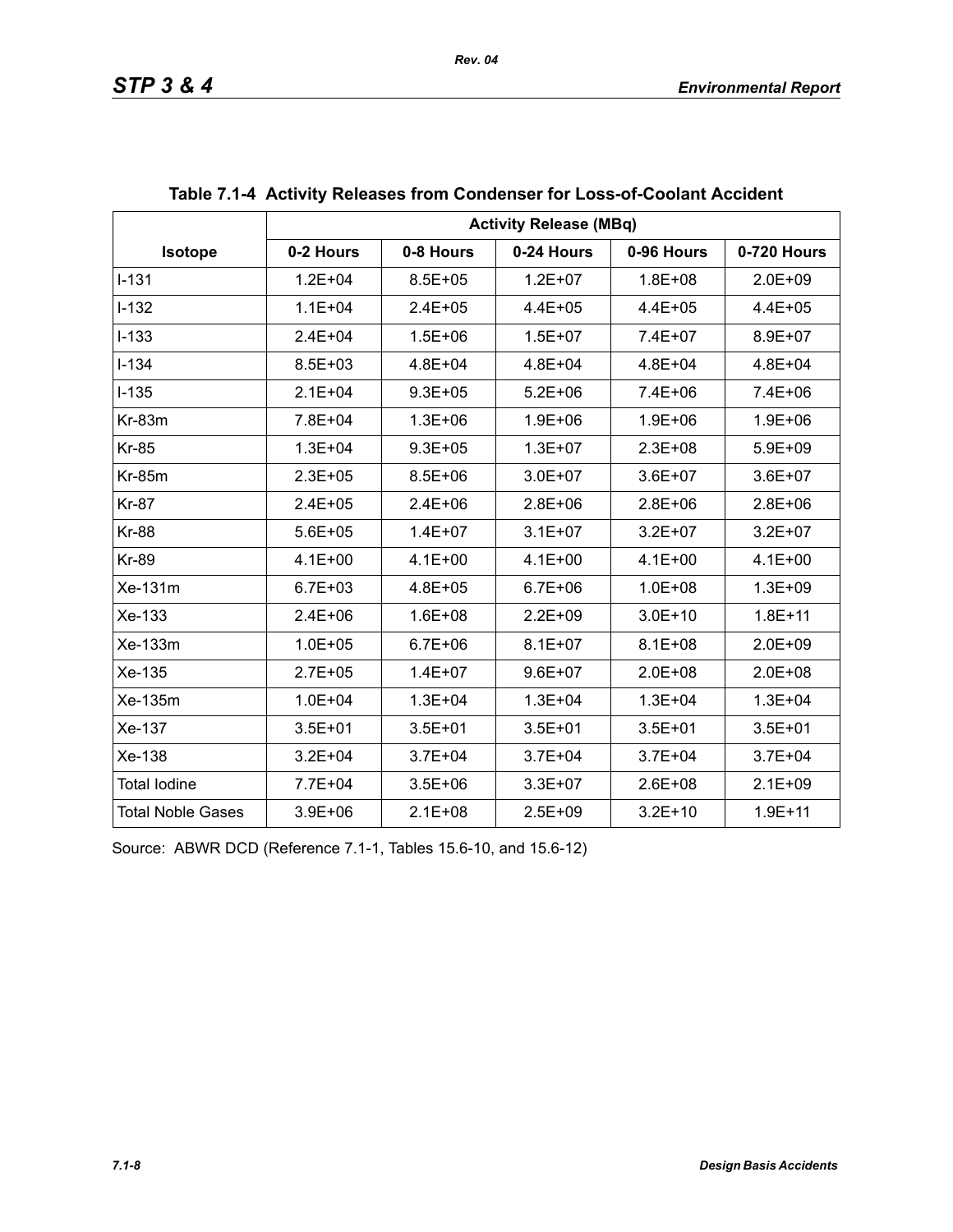| <b>Isotope</b> | <b>Activity Release (MBq)</b><br>0-2 Hours |
|----------------|--------------------------------------------|
| I-131          | $8.1E + 04$                                |
| I-132          | $1.9E + 0.5$                               |
| l-133          | $2.3E + 0.5$                               |
| l-134          | $3.2E + 05$                                |
| l-135          | $2.5E + 0.5$                               |
| Total          | $1.1E + 06$                                |

## **Table 7.1-5 Activity Releases for Cleanup Water Line Break Outside Containment**

Source: ABWR DCD (Reference 7.1-1, Table 15.6-17)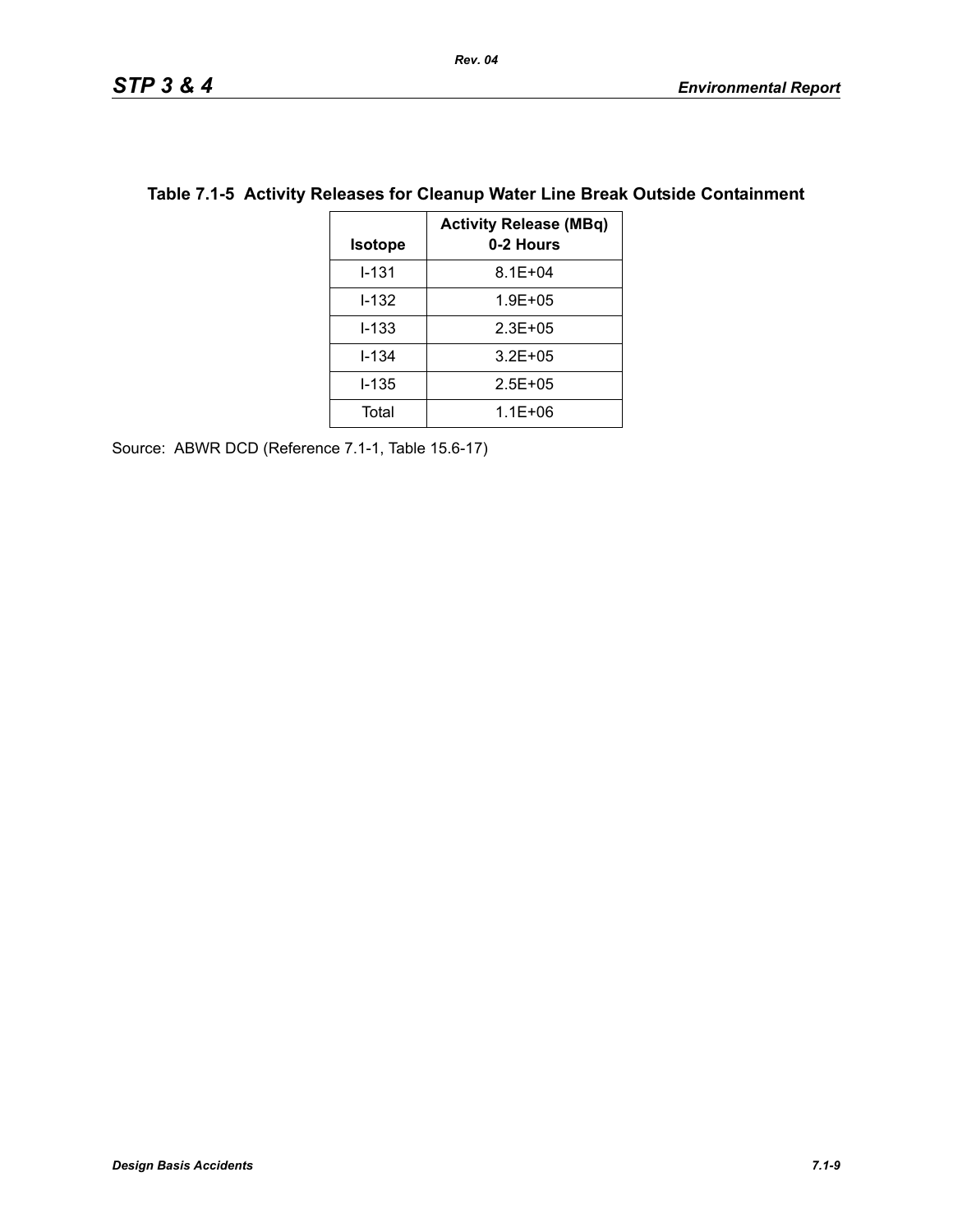| Isotope                  | <b>Activity Release (MBq)</b><br>0-2 Hours |
|--------------------------|--------------------------------------------|
| $I - 131$                | 4.55E+06                                   |
| $I - 132$                | $5.62E + 06$                               |
| $I-133$                  | 4.70E+06                                   |
| $1 - 1.34$               | 2.28E-01                                   |
| $I - 135$                | 7.62E+05                                   |
| $Kr-83m$                 | 2.38E+05                                   |
| $Kr-85m$                 | $3.16E + 06$                               |
| <b>Kr-85</b>             | 1.77E+07                                   |
| <b>Kr-87</b>             | 4.55E+02                                   |
| <b>Kr-88</b>             | 8.99E+05                                   |
| Kr-89                    | 3.01E-06                                   |
| Xe-131m                  | 3.09E+06                                   |
| Xe-133m                  | 4.07E+07                                   |
| $Xe-133$                 | 1.04E+09                                   |
| Xe-135m                  | 8.18E+06                                   |
| Xe-135                   | 2.36E+08                                   |
| Xe-137                   | 7.66E-06                                   |
| Xe-138                   | 1.59E-05                                   |
| <b>Total lodine</b>      | 1.56E+07                                   |
| <b>Total Noble Gases</b> | 1.35E+09                                   |

# **Table 7.1-6 Activity Releases for Fuel-Handling Accident**

Source: ABWR DCD (Reference 7.1-1, Table 15.7-10)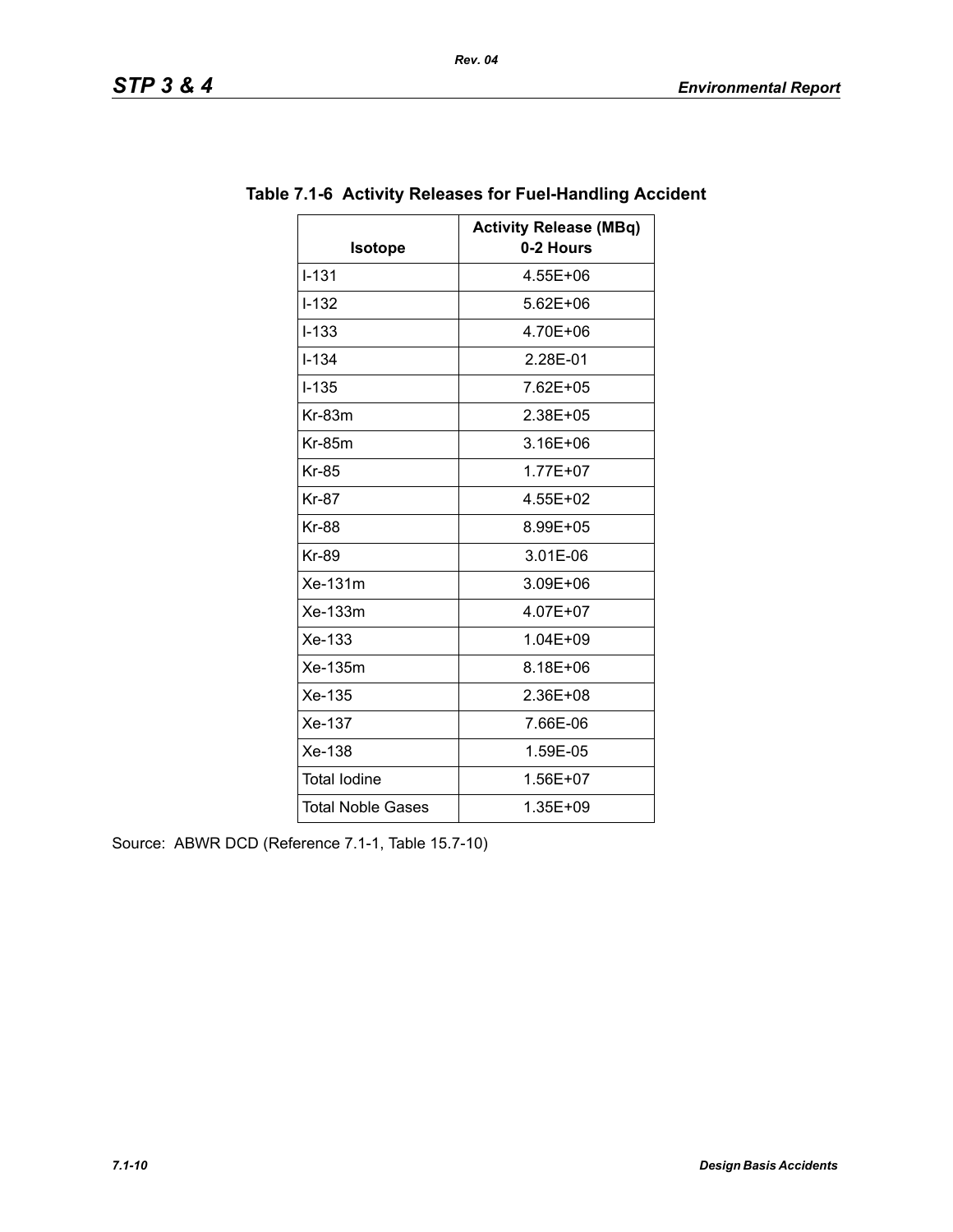|                                                     |              | $\chi$ IQ (sec/m3) |            |                                             |
|-----------------------------------------------------|--------------|--------------------|------------|---------------------------------------------|
| Location<br><b>INVESTIGATION</b>                    | Time (hr)    | <b>Site</b>        | <b>DGD</b> | Datio (Sito/DCD)<br><b>NGULO MUNICIPIAL</b> |
| <b>EAB</b>                                          | $0-2$        | 4.20E-05           | 4.37E-03   | 3.07E-02                                    |
| $\pm$ OGA<br>I D7<br>▅▀                             | $\theta - 8$ | $3.54E-06$         | 4.56E-04   | 2.27E-02                                    |
|                                                     | 8-24         | 3.00E-06           | 9.61E-05   | 3.12E-02                                    |
|                                                     | 24 96        | 2.08E-06           | 3.36E-05   | 6.19E-02                                    |
|                                                     | 96-720       | 4.24E-06           | 7.42E-06   | 4.67E-04                                    |
| I D7.<br>$N$ on $LOCA$<br>▅▀<br><del>won Loon</del> | $0 - 8$      | 3.54E-06           | 4.37E-03   | <del>2.58E 3</del>                          |

| Table 7.1-7 Atmospheric Dispersion Factors |  |  |
|--------------------------------------------|--|--|
|                                            |  |  |

The site χ/Q values are from Section 2.7.

The DCD χ/Q values are from the ABWR DCD (Reference 7.1-1, Tables 15.6-3, 15.6-7, 15.6-13, 15.6-18, and 15.7-11).

The DCD does not show LPZ doses for accidents other than LOCA. Site LPZ doses for these non-LOCA accidents, all of which have their activity releases terminated within 8 hr, are estimated by multiplying the DCD EAB dose by the ratio of site LPZ  $χ$ /Q to DCD EAB  $χ$ /Q shown in the lastrow above.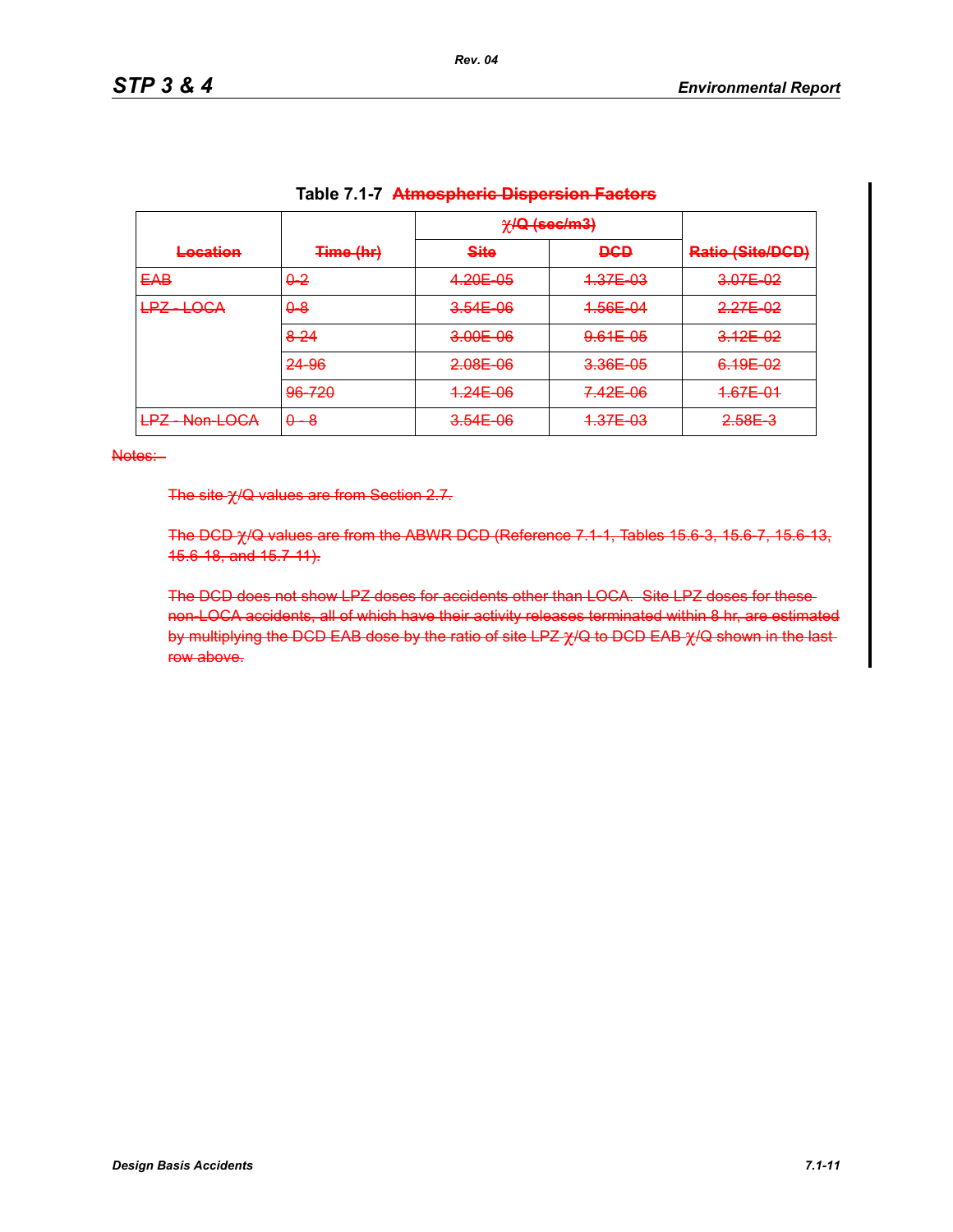| .<br><u>Athlophone Diopoloidi I actord</u>      |            |             |                                         |              |  |  |
|-------------------------------------------------|------------|-------------|-----------------------------------------|--------------|--|--|
|                                                 |            |             | $\underline{Y/O}$ (sec/m <sup>2</sup> ) |              |  |  |
| <b>Location</b>                                 | Time (hr)  | <b>Site</b> | <b>DCD</b>                              | (Site/DCD)   |  |  |
| <b>EAB - Cleanup Water Line</b><br><b>Break</b> | 0 – 2      | 8.18E-05    | 2.29E-02                                | 3.57E-03     |  |  |
| EAB - Other                                     | $-2$       | 8.18E-05    | 1.37E-03                                | 5.97E-02     |  |  |
|                                                 | $-8$       | 6.30E-06    | 1.56E-04                                | 4.04E-02     |  |  |
| LPZ-LOCA                                        | 24         | 5.07E-06    | $9.61E - 05$                            | 5.28E-02     |  |  |
|                                                 | $-96$      | 3.17E-06    | 3.36E-05                                | 9.43E-02     |  |  |
|                                                 | $96 - 720$ | 1.62E-06    | 7.42E-06                                | 2.18E-01     |  |  |
| <b>LPZ</b> - Cleanup Water Line<br><b>Break</b> | 0 – 8      | 6.30E-06    | 2.29E-02                                | 2.75E-04     |  |  |
| LPZ-Other                                       | $-8$       | 6.30E-06    | 1.37E-03                                | $4.60E - 03$ |  |  |

|  |  | <b>Table 7.1-7 Atmospheric Dispersion Factors</b> |  |  |
|--|--|---------------------------------------------------|--|--|
|--|--|---------------------------------------------------|--|--|

The site χ/Q values are from Section 2.7.

The DCD χ/Q values are from the ABWR DCD (Reference 7.1-1, Tables 15.6-3, 15.6-7, 15.6-13, 15.6-18, and 15.7-11), based on "Chp 2" distance, with the exception of Table 15.6-18, which is based on "max" distance.

The DCD does not show LPZ doses for accidents other than LOCA. Site LPZ doses for these non-LOCA accidents, all of which have their activity releases terminated within 8 hr, are estimated by multiplying the DCD EAB dose by the ratio of site LPZ  $\gamma$ /Q to DCD EAB  $\gamma$ /Q shown in the last row above.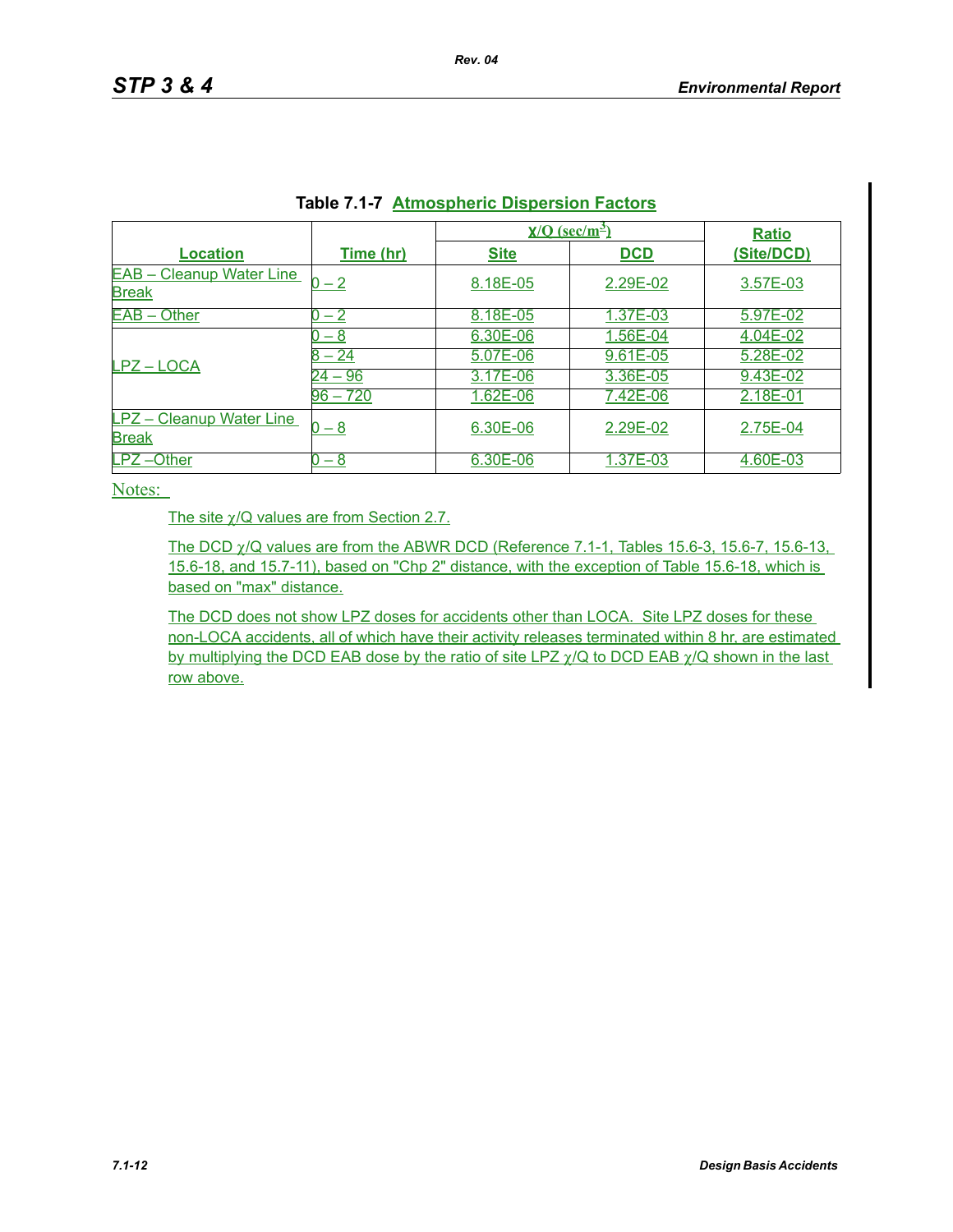|            | Time                                             | DCD Dose (Sv)     |                | $\chi$ /Q Ratio      | Site Dose (rem)        |                          |
|------------|--------------------------------------------------|-------------------|----------------|----------------------|------------------------|--------------------------|
| Location   | (hr)                                             | <b>Whole Body</b> | <b>Thyroid</b> | (Site/DCD)           | <b>Whole Body</b>      | <b>Thyroid</b>           |
| EAB        | $0 - 8$                                          | $9.4E - 04$       | 4.8E-02        | 3.07E-02<br>5.97E-02 | 2.9E-03<br>5.6E-03     | 4.5E-01<br>2.9E-01       |
| <b>LPZ</b> | $0 - 8$                                          | 9.4E-04           | 4.8E-02        | 2.58E-03<br>4.60E-03 | $2.4E - 04$<br>4.3E-04 | $4.2E - 02$<br>$2.2E-02$ |
|            | $8 - 24$                                         |                   |                |                      |                        |                          |
|            | 24-96                                            |                   |                |                      |                        |                          |
|            | 96-720                                           |                   |                |                      |                        |                          |
|            | <b>Total</b>                                     |                   |                |                      | $2.4E - 04$<br>4.3E-04 | $4.2E - 0.2$<br>2.2E-02  |
|            | Regulatory Limit (NUREG-0800, Subsection 15.6.2) |                   |                |                      | 2.5                    | 30                       |

#### **Table 7.1-8 Doses for Failure of Small Lines Carrying Primary Coolant Outside Containment**

Note:

DCD doses are from the ABWR DCD (Reference 7.1-1, Table 15.6-3).

The DCD does not provide 0-2 hr doses. The site EAB doses are obtained by multiplying the DCD 0-8 hr doses by the ratio of the site EAB  $\chi$ /Q to DCD EAB  $\chi$ /Q.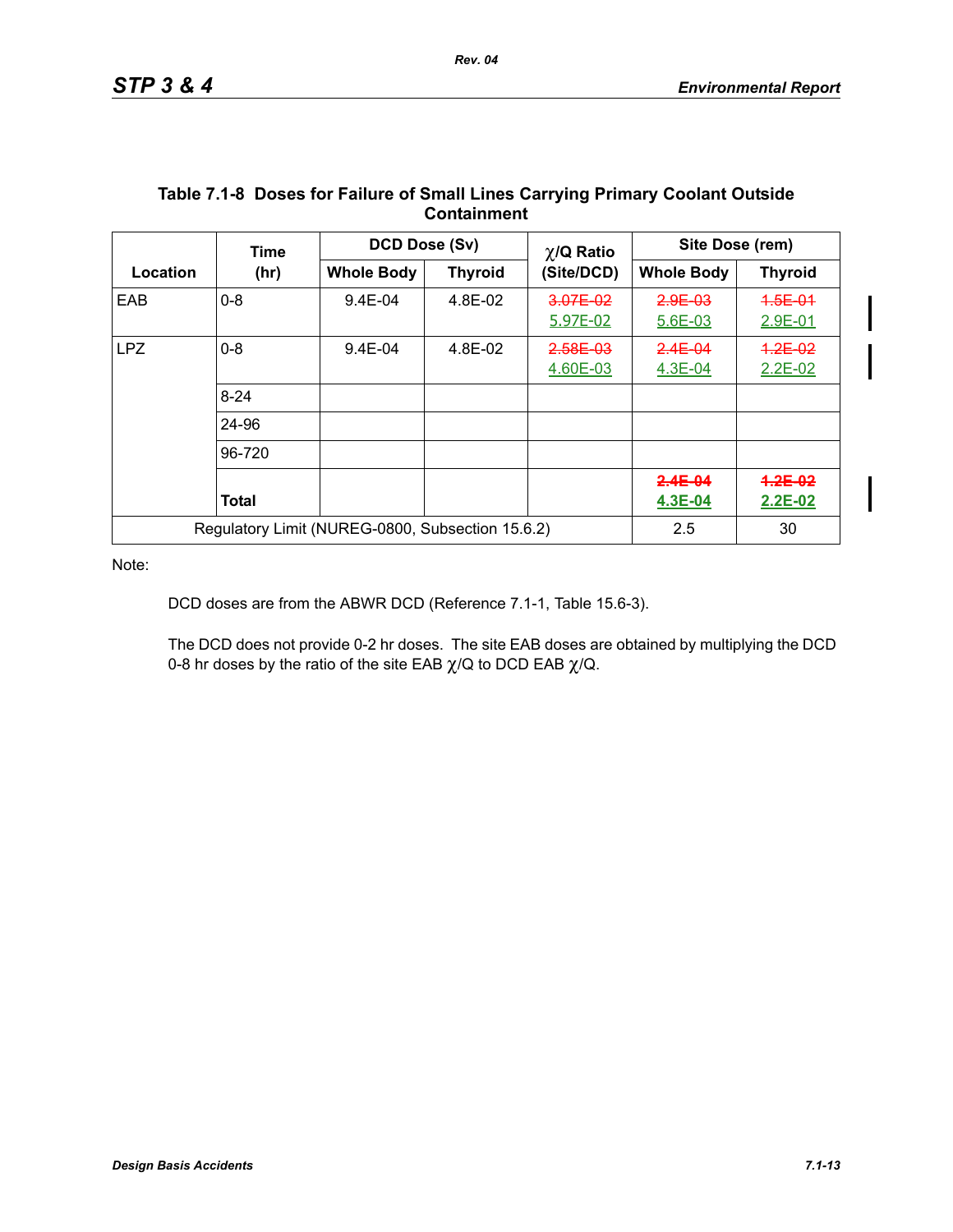|                                  | <b>Time</b>  | DCD Dose (Sv)     |                | $\chi$ /Q Ratio      | Site Dose (rem)            |                          |
|----------------------------------|--------------|-------------------|----------------|----------------------|----------------------------|--------------------------|
| Location                         | (hr)         | <b>Whole Body</b> | <b>Thyroid</b> | (Site/DCD)           | <b>Whole Body</b>          | <b>Thyroid</b>           |
| EAB                              | $0 - 2$      | 1.3E-02           | $5.1E-01$      | 3.07E-02<br>5.97E-02 | 4.0E-02<br>7.8E-02         | 4.6E+00<br>$3.0E + 00$   |
| <b>LPZ</b>                       | $0 - 8$      |                   |                | 2.58E-03<br>4.60E-03 | $3.4E - 03$<br>6.0E-03     | $4.3E - 01$<br>$2.3E-01$ |
|                                  | $8 - 24$     |                   |                |                      |                            |                          |
|                                  | $24 - 96$    |                   |                |                      |                            |                          |
|                                  | $96 - 720$   |                   |                |                      |                            |                          |
|                                  | <b>Total</b> |                   |                |                      | $3.4E - 03$<br>$6.0E - 03$ | $4.3E - 01$<br>2.3E-01   |
| Regulatory Limit (10 CFR 100.11) |              |                   |                |                      | 25                         | 300                      |

|  | Table 7.1-9 Doses for Main Steam Line Break, Preexisting lodine Spike |  |  |
|--|-----------------------------------------------------------------------|--|--|
|  |                                                                       |  |  |

DCD doses are from the ABWR DCD (Reference 7.1-1, Table 15.6-7).

The ABWR DCD does not provide LPZ doses. The site LPZ doses are obtained by multiplying the DCD EAB doses by the ratio of LPZ  $\chi$ /Q to DCD EAB  $\chi$ /Q.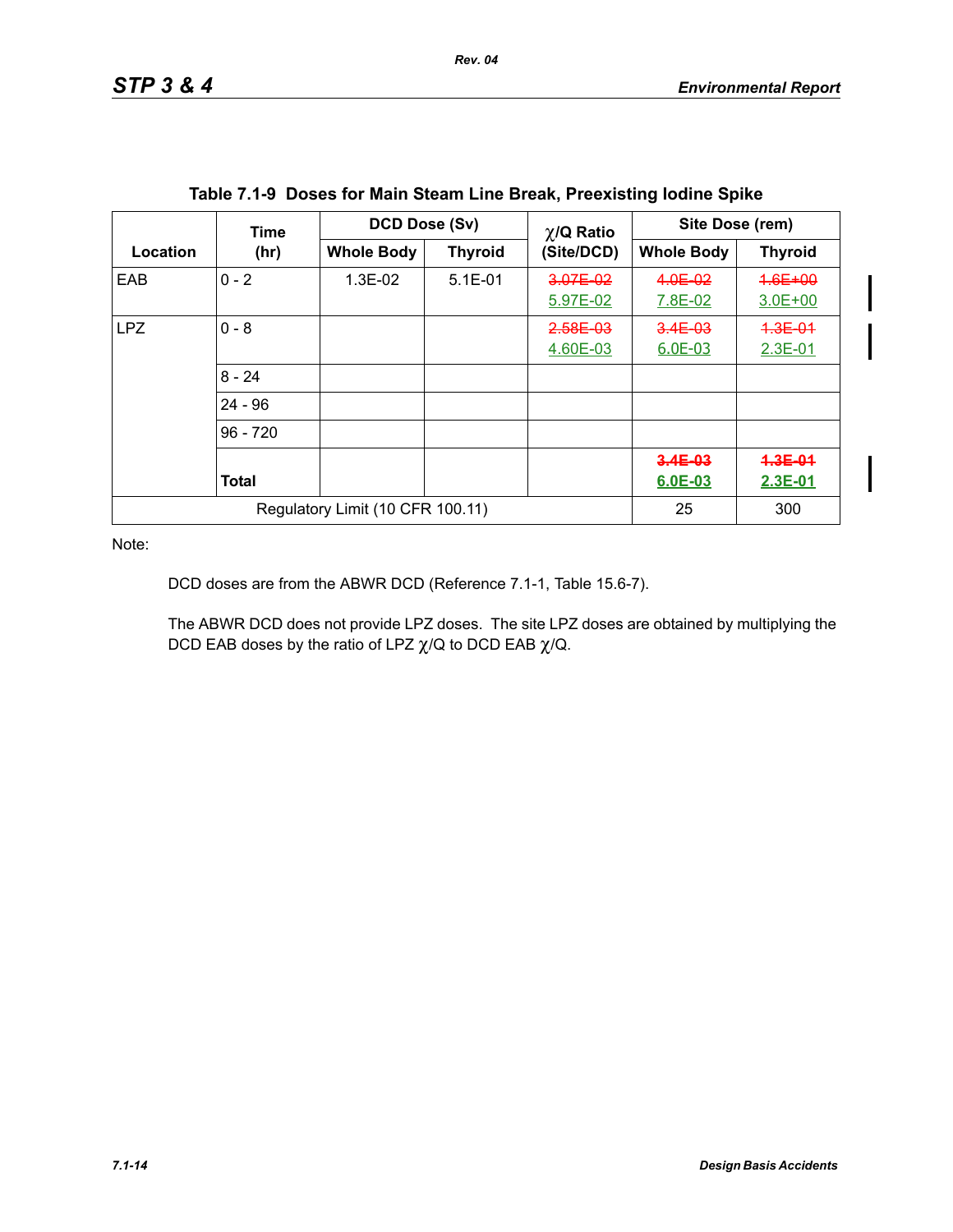|                                                  | <b>Time</b>  | DCD Dose (Sv)     |                | $\chi$ /Q Ratio      | Site Dose (rem)    |                          |
|--------------------------------------------------|--------------|-------------------|----------------|----------------------|--------------------|--------------------------|
| Location                                         | (hr)         | <b>Whole Body</b> | <b>Thyroid</b> | (Site/DCD)           | <b>Whole Body</b>  | <b>Thyroid</b>           |
| EAB                                              | $0 - 2$      | $6.2E - 04$       | $2.6E-02$      | 3.07E-02<br>5.97E-02 | 4.9E-03<br>3.7E-03 | 8.0E-02<br>$1.6E - 01$   |
| <b>LPZ</b>                                       | $0 - 8$      |                   |                | 2.58E-03<br>4.60E-03 | 4.6E-04<br>2.9E-04 | 6.7E-03<br>$1.2E - 02$   |
|                                                  | $8 - 24$     |                   |                |                      |                    |                          |
|                                                  | 24-96        |                   |                |                      |                    |                          |
|                                                  | 96-720       |                   |                |                      |                    |                          |
|                                                  | <b>Total</b> |                   |                |                      | 4.6E-04<br>2.9E-04 | $6.7E-03$<br>$1.2E - 02$ |
| Regulatory Limit (NUREG-0800, Subsection 15.6.4) |              |                   |                |                      | 2.5                | 30                       |

DCD doses are from the ABWR DCD (Reference 7.1-1, Table 15.6-7).

The ABWR DCD does not provide LPZ doses. The site LPZ doses are obtained by multiplying the DCD EAB doses by the ratio of LPZ  $\chi$ /Q to DCD EAB  $\chi$ /Q.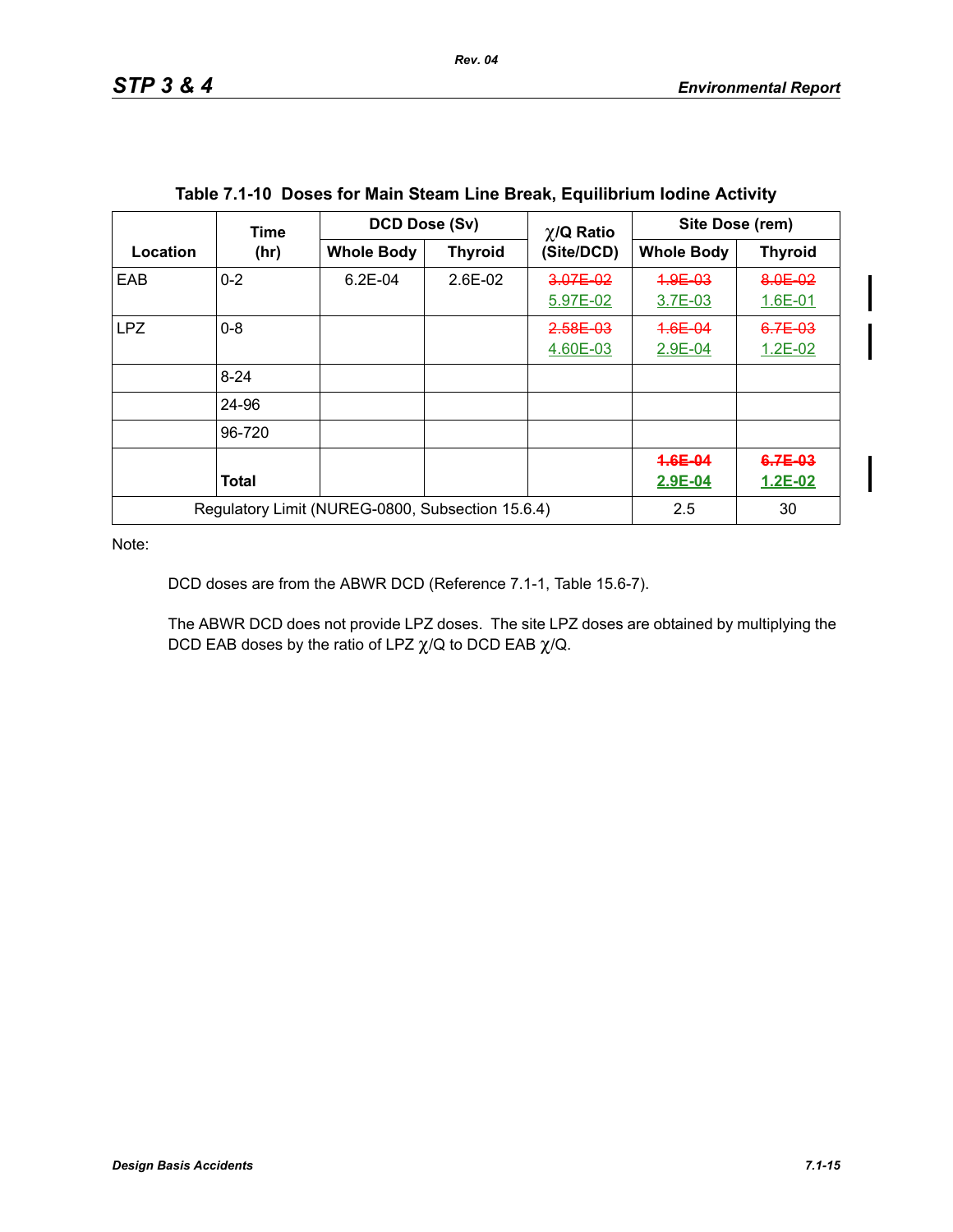$\mathbf{I}$  $\mathbf{I}$ 

|            | Time                             | DCD Dose (Sv)     |                |              | Site Dose (rem)<br>$\chi$ /Q Ratio |                            |
|------------|----------------------------------|-------------------|----------------|--------------|------------------------------------|----------------------------|
| Location   | (hr)                             | <b>Whole Body</b> | <b>Thyroid</b> | (Site/DCD)   | <b>Whole Body</b>                  | <b>Thyroid</b>             |
| EAB        | $0 - 2$                          | $4.1E-02$         | $1.9E + 00$    | 3.075.97E-02 | 4.32.4E-01                         | 5.8E+00<br>$1.1E + 01$     |
| <b>LPZ</b> | $0 - 8$                          | $1.0E-02$         | $3.1E - 01$    | 2.274.04E-02 | 2.34.0E-02                         | $7.0E - 01$<br>$1.3E + 00$ |
|            | $8 - 24$                         | 8.0E-03           | $2.0E-01$      | 3.125.28E-02 | $2.54.2E-02$                       | $6.2E - 01$<br>$1.1E + 00$ |
|            | 24-96                            | $1.1E-02$         | 7.9E-01        | 6.199.43E-02 | 6.8E-02<br>$1.0E - 01$             | 4.97.5E+00                 |
|            | 96-720                           | $9.0E-03$         | $1.1E + 00$    | 4.672.18E-01 | 4.52.0E-01                         | <del>1.8</del> 2.4E+01     |
|            | Total                            | $3.8E-02$         | $2.4E + 00$    |              | 2.73.8E-01                         | $2.63.4E + 01$             |
|            | Regulatory Limit (10 CFR 100.11) | 25                | 300            |              |                                    |                            |

|  |  | Table 7.1-11 Doses for Loss-of-Coolant Accident |  |
|--|--|-------------------------------------------------|--|
|--|--|-------------------------------------------------|--|

Note: DCD doses are from the ABWR DCD (Reference 7.1-1, Table 15.6-13)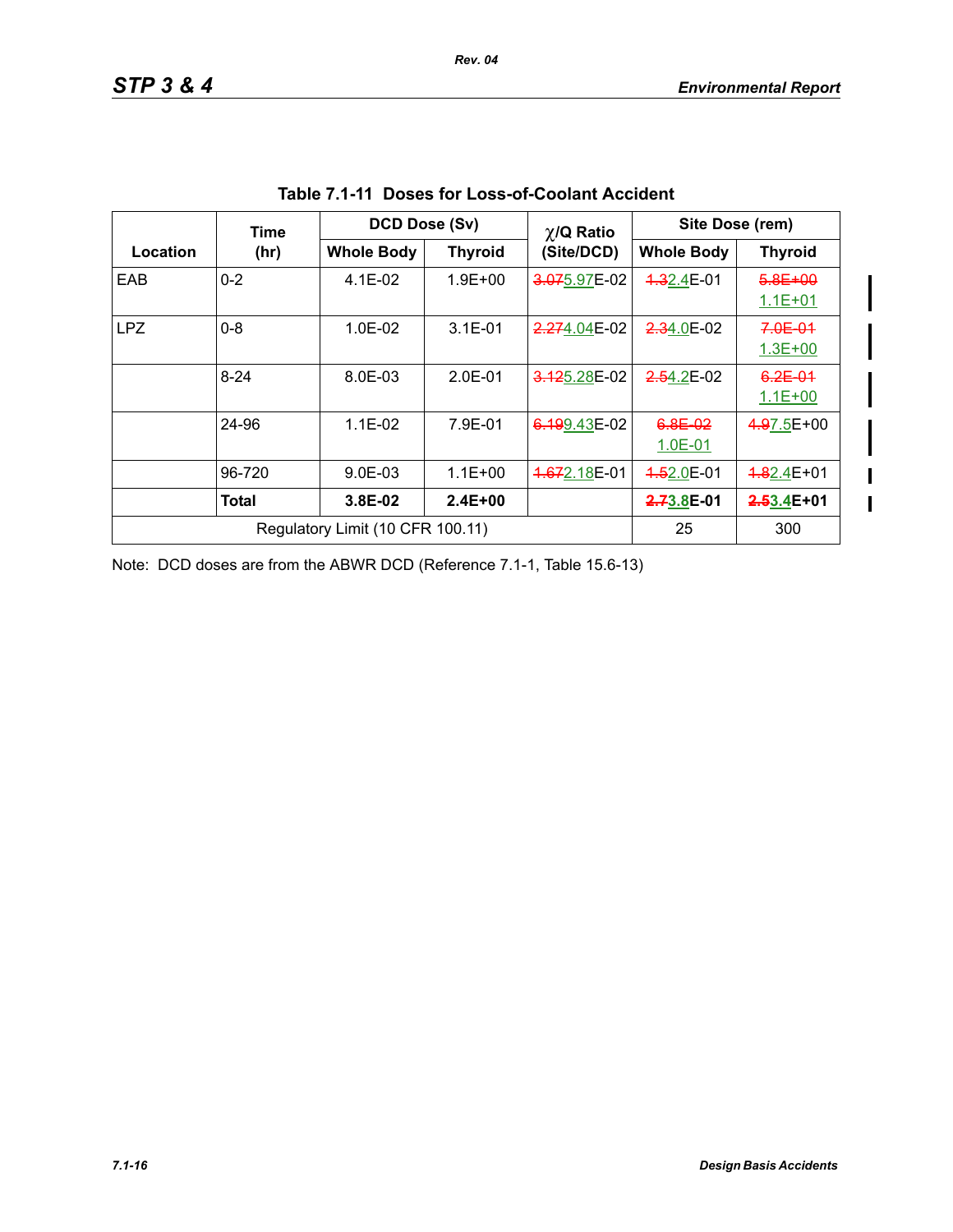|                                  | Time         | DCD Dose (Sv)      |                    |                      | Site Dose (rem)<br>$\chi$ /Q Ratio |                            |
|----------------------------------|--------------|--------------------|--------------------|----------------------|------------------------------------|----------------------------|
| Location                         | (hr)         | <b>Whole Body</b>  | <b>Thyroid</b>     | (Site/DCD)           | <b>Whole Body</b>                  | <b>Thyroid</b>             |
| EAB                              | $0 - 2$      | 4.7E-04<br>2.8E-03 | 4.8E-02<br>3.0E-01 | 3.07E-02<br>3.57E-03 | $5.2E - 04$<br>1.0E-03             | $5.5E - 02$<br>$1.1E - 01$ |
| <b>LPZ</b>                       | $0 - 8$      |                    |                    | 2.58E-03<br>2.75E-04 | 4.47.7E-05                         | 4.6E-03<br>8.3E-03         |
|                                  | $8 - 24$     |                    |                    |                      |                                    |                            |
|                                  | 24-96        |                    |                    |                      |                                    |                            |
|                                  | 96-720       |                    |                    |                      |                                    |                            |
|                                  | <b>Total</b> |                    |                    |                      | 4.47.7E-05                         | 4.6E-03<br>8.3E-03         |
| Regulatory Limit (10 CFR 100.11) |              |                    |                    |                      | 25                                 | 300                        |

DCD doses are from the ABWR DCD (Reference 7.1-1, Table 15.6-18).

The DCD does not provide LPZ doses. The site LPZ doses are obtained by multiplying the DCD EAB doses by the ratio of LPZ  $\chi$ /Q to DCD EAB  $\chi$ /Q.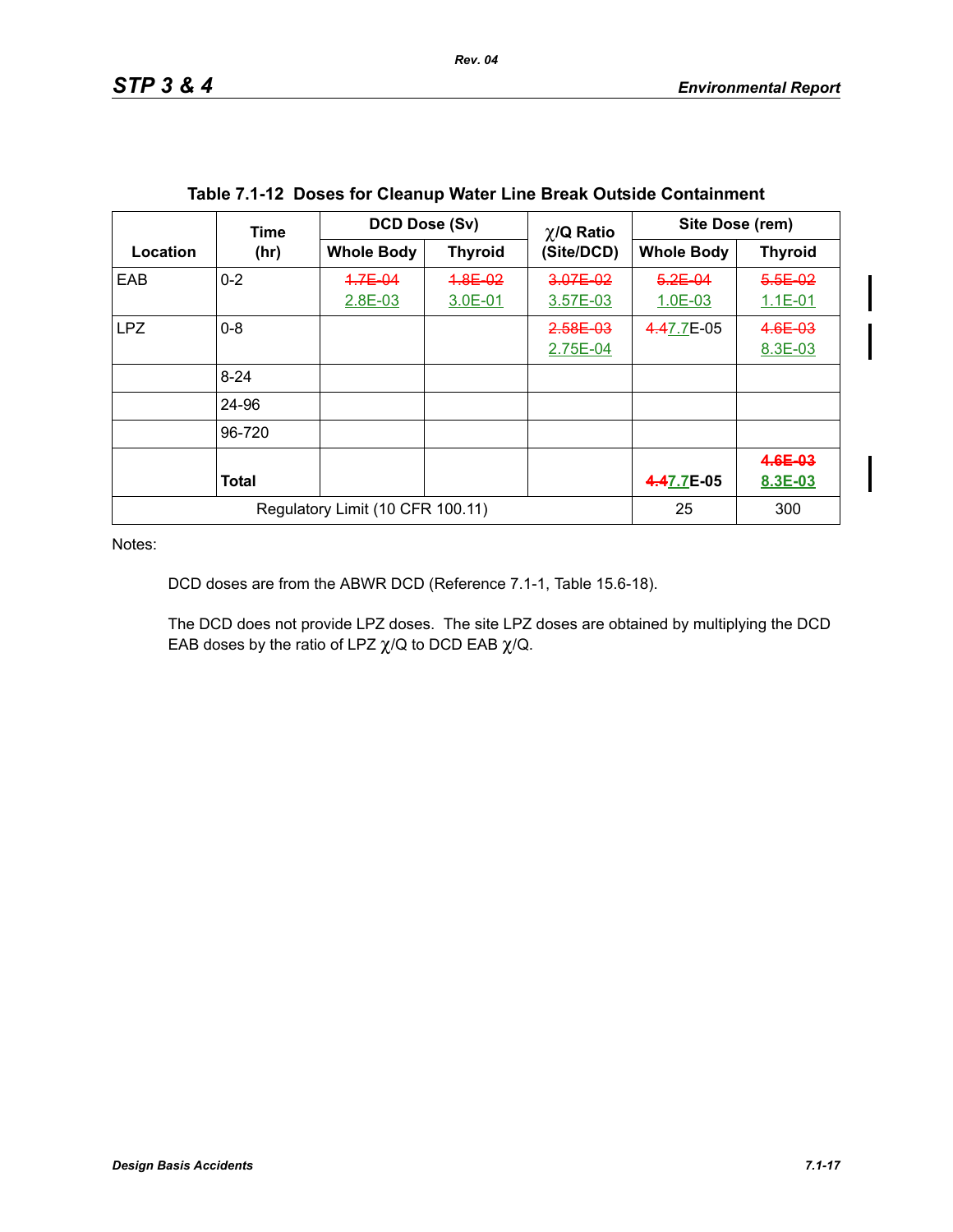$\mathbf I$  $\mathbf I$ 

 $\overline{\mathbf{I}}$ 

| Table 7.1-13 DOSES for Fuel Handling Accident |                                                  |                   |                |                 |                   |                |  |  |
|-----------------------------------------------|--------------------------------------------------|-------------------|----------------|-----------------|-------------------|----------------|--|--|
|                                               | Time                                             |                   | DCD Dose (Sv)  | $\chi$ /Q Ratio | Site Dose (rem)   |                |  |  |
| Location                                      | (hr)                                             | <b>Whole Body</b> | <b>Thyroid</b> | (Site/DCD)      | <b>Whole Body</b> | <b>Thyroid</b> |  |  |
| EAB                                           | $0 - 2$                                          | $1.2E-02$         | 7.5E-01        | 3.075.97E-02    | 3.77.2E-02        | $2.34.5E+00$   |  |  |
| <b>LPZ</b>                                    | $0 - 8$                                          |                   |                | 2.584.60E-03    | $3.15.5E-03$      | 4.93.4E-01     |  |  |
|                                               | $8 - 24$                                         |                   |                |                 |                   |                |  |  |
|                                               | 24-96                                            |                   |                |                 |                   |                |  |  |
|                                               | 96-720                                           |                   |                |                 |                   |                |  |  |
|                                               | <b>Total</b>                                     |                   |                |                 | $3.45.5E-03$      | 4.93.4E-01     |  |  |
|                                               | Regulatory Limit (NUREG-0800, Subsection 15.7.4) | 6                 | 75             |                 |                   |                |  |  |

**Table 7.1-13 Doses for Fuel Handling Accident**

Note:

DCD doses are from the ABWR DCD (Reference 7.1-1, Table 15.7-11).

The DCD does not provide LPZ doses. The site LPZ doses are obtained by multiplying the DCD EAB doses by the ratio of LPZ  $\chi$ /Q to DCD EAB  $\chi$ /Q.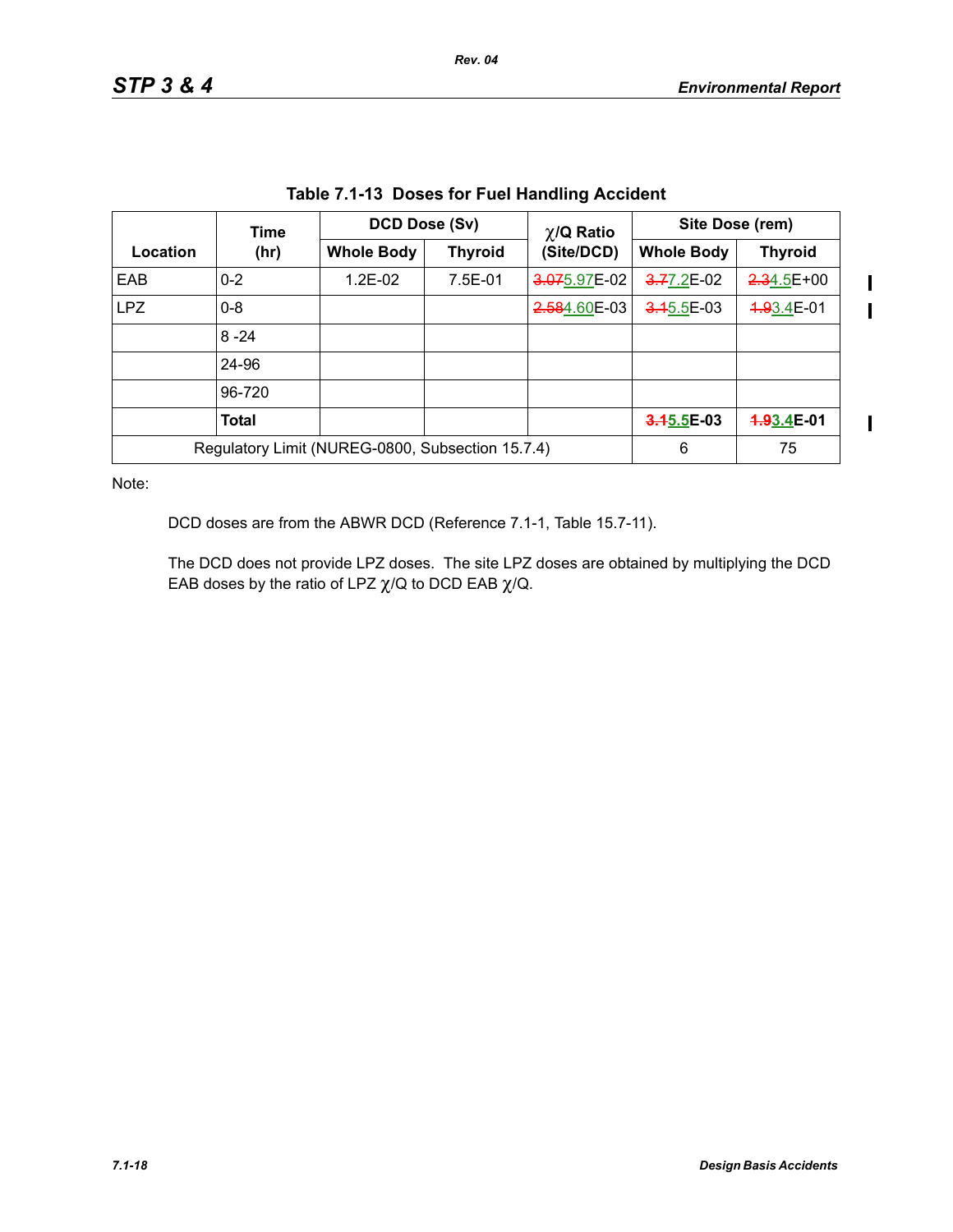|                              |                                                                                         |                          | Site Dose (rem)             |                            |                             | Dose Limit (rem) |
|------------------------------|-----------------------------------------------------------------------------------------|--------------------------|-----------------------------|----------------------------|-----------------------------|------------------|
| <b>DCD</b><br><b>Section</b> | <b>Accident</b>                                                                         | Whole<br><b>Body</b>     | <b>Thyroid</b>              | <b>TEDE</b>                | <b>Whole</b><br><b>Body</b> | <b>Thyroid</b>   |
| 15.6.2                       | <b>Failure of Small Lines</b><br>Carrying Primary Coolant<br><b>Outside Containment</b> | 2.95.6E-03               | 4.52.9E-01                  | $7.3E - 03$<br>$1.4E - 02$ | 2.5                         | 30               |
| 15.6.4                       | Main Steam Line Break                                                                   |                          |                             |                            |                             |                  |
|                              | Preexisting Iodine Spike                                                                | 4.07.8E-02               | 4.63.0E+00                  | 8.7E-02<br>1.7E-01         | 25                          | 300              |
|                              | Equilibrium Iodine Activity                                                             | 4.93.7E-03               | 8.0E-02<br>$1.6E-01$        | 4.38.4E-03                 | 2.5                         | 30               |
| 15.6.5                       | Loss-of-Coolant Accident                                                                | 4.32.4E-01               | $-6.8E + 00$<br>$1.1E + 01$ | 3.05.9E-01                 | 25                          | 300              |
| <b>None</b><br>15.6.6        | Cleanup Water Line Break<br><b>Outside Containment</b>                                  | $5.2E - 04$<br>$1.0E-03$ | $5.5E - 02$<br>$1.1E - 01$  | $2.24.2E-03$               | 25                          | 300              |
| 15.7.4                       | <b>Fuel-Handling Accident</b>                                                           | <del>3.7</del> 7.2E-02   | $2.34.5E+00$                | 4.42.1E-01                 | 6                           | 75               |

| Table 7.1-14 Summary of Design Basis Accident EAB Doses |  |  |  |  |
|---------------------------------------------------------|--|--|--|--|
|---------------------------------------------------------|--|--|--|--|

The site doses and dose limits are taken from Tables 7.1-8 to 7.1-13.

The dose limits are from either NUREG-0800 or 10 CFR 100.11, as indicated in Tables 7.1-8 to 7.1-13.

Preexisting Iodine Spike and Equilibrium Iodine Activity are subsets of Main Steam Line Break.

All accidents meet the 10 CFR 50.34(a)(1)(ii) dose limit of 25 rem TEDE.